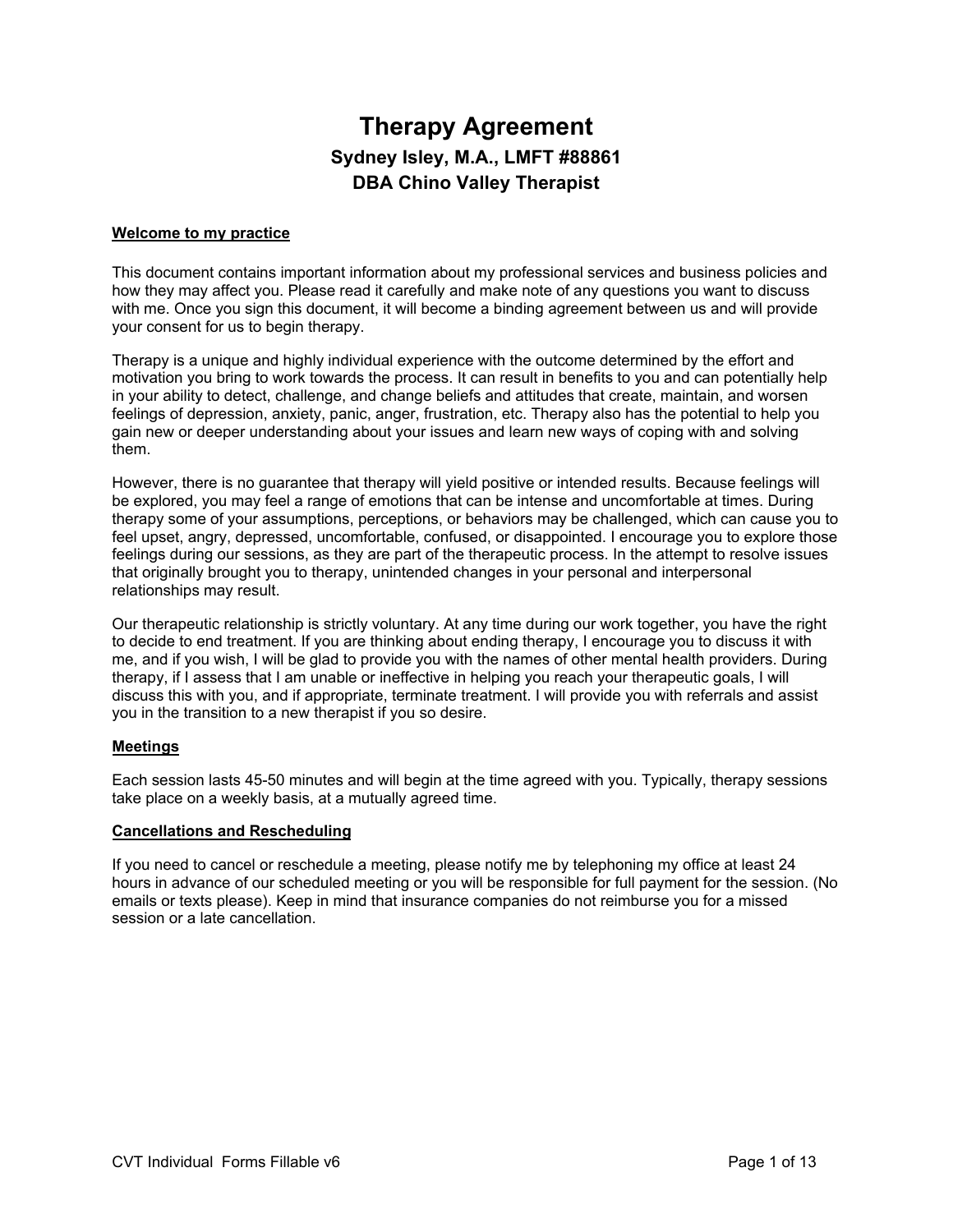# **Fees**

Payment of the agreed upon session fee must be made in full at the beginning of each session in unless other arrangements have been made. Please bring your check ready (made payable to Sydney Isley, LMFT) so that we can maximize your therapy time. If you would like to charge your credit card, the Electronic Payment Authorization form needs to be completed by you. Your session fee may be increased annually. In the event of any fee changes, you will be notified at least 30 days prior to such changes.

If you wish to seek reimbursement for my services from your health insurance company, please contact your insurance company to find out their limits of coverage for mental health services. Once you have done so, you will submit the claims to the insurance company. I must charge my full fee when you submit claims to the insurance companies. Insurance companies vary greatly in their coverage of psychotherapy services, so check your policy to make sure that services provided by a licensed Marriage & Family Therapist are covered as an out-of-network provider.

# **Additional Fees**

You will be assessed an additional fee for extended sessions and telephone conversations that exceed ten minutes. You will also be assessed an additional fee for writing reports or evaluations authorized or requested by you, for copying your file, and for providing court or deposition testimony.

## **Contacting Me**

You may contact me at **909-907-4236**, Monday through Thursday until 9pm. I will try my best to reach you within 24 hours of your phone call. On weekends or holidays, I will only return calls in the cases of emergency, otherwise I will return calls on Monday or the day after the holiday. Phone calls are generally limited to 10 minutes, beyond this time you will be charged at a prorated amount of my usual fee. **If you cannot reach me by phone and you feel that you may hurt yourself or someone else go the nearest emergency room or call 911!**

## **Email and Texting Usage**

By nature, therapy is confidential. You can have the confidence that your insights, vulnerable experiences, and feelings will not be repeated outside the therapeutic relationship established. By nature, email correspondence is NOT confidential. Though Internet security measures can be effective, it is never 100% seal proof. My policy regarding email usage is as follows: Email correspondence with me is NOT secure. Email correspondence is NOT a substitute for person-to-person therapeutic treatment, unless discussed with me in advance and in person. Email correspondence will not play a part in your therapy. I will not respond to your emails in general. Anything stated in an email from you will be discussed in session, and in session only. Email correspondence is NOT to be used in the case of an emergency to contact me. I will terminate treatment if email usage is or becomes inappropriate.

## **Emergencies**

If you are experiencing a life-threatening emergency and need to talk to someone immediately, you can call 911, the Suicide Prevention Hotline at (800) 273-TALK (8255), the police, or your local hospital emergency room and ask for the psychologist or psychiatrist on call.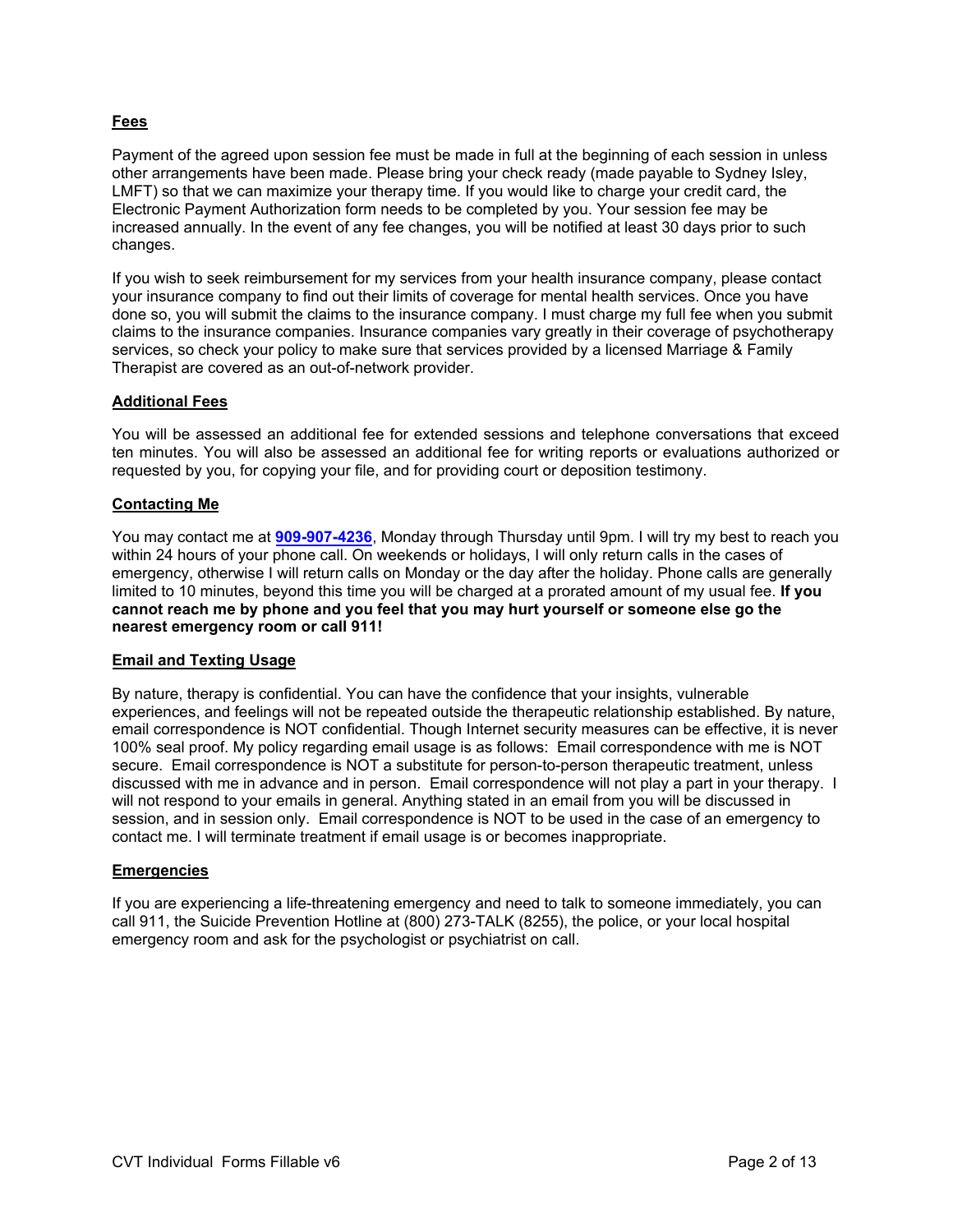# **Confidentiality**

In general, what you share with me in session is confidential and privileged unless a mandated or permitted exception to confidentiality exists under California or federal laws.

For instance, I am mandated by law to report threats of harm to self or another, to report suspected child, elder, or dependent adult abuse, or if a court order compels the disclosure of your mental health information.

On the other hand, I am permitted by law to discuss your case with supervisors, peer counselors, or other health care professionals to provide service to you, although my preference is to get a written authorization from you to do so.

When working with minors, confidentiality will be kept unless there is a concern that the child is in danger of harming himself, herself or others. In such cases, and time permitting, the parent(s) will be notified of my concern and if possibly, I will have discussed the matter with the minor and have done my best to handle any objections he/she may have. During treatment, I will provide parents with only general information about the progress of treatment and the attendance of scheduled sessions.

## **Agreement**

I have read this information fully and completely, I have discussed any questions I had about the information, and I understand the information. I acknowledge that it is my choice to participate in psychotherapy (or have my child participate). I realize that the outcome of therapy depends upon my personal investment in the therapy process. I have familiarized myself with the fees and charges for services provided by Sydney Isley, M.A. Licensed Marriage and Family Therapist, and I understand and agree that the therapeutic services rendered will be charged to me and not to any third-party payer. I acknowledge responsibility for payment of these services.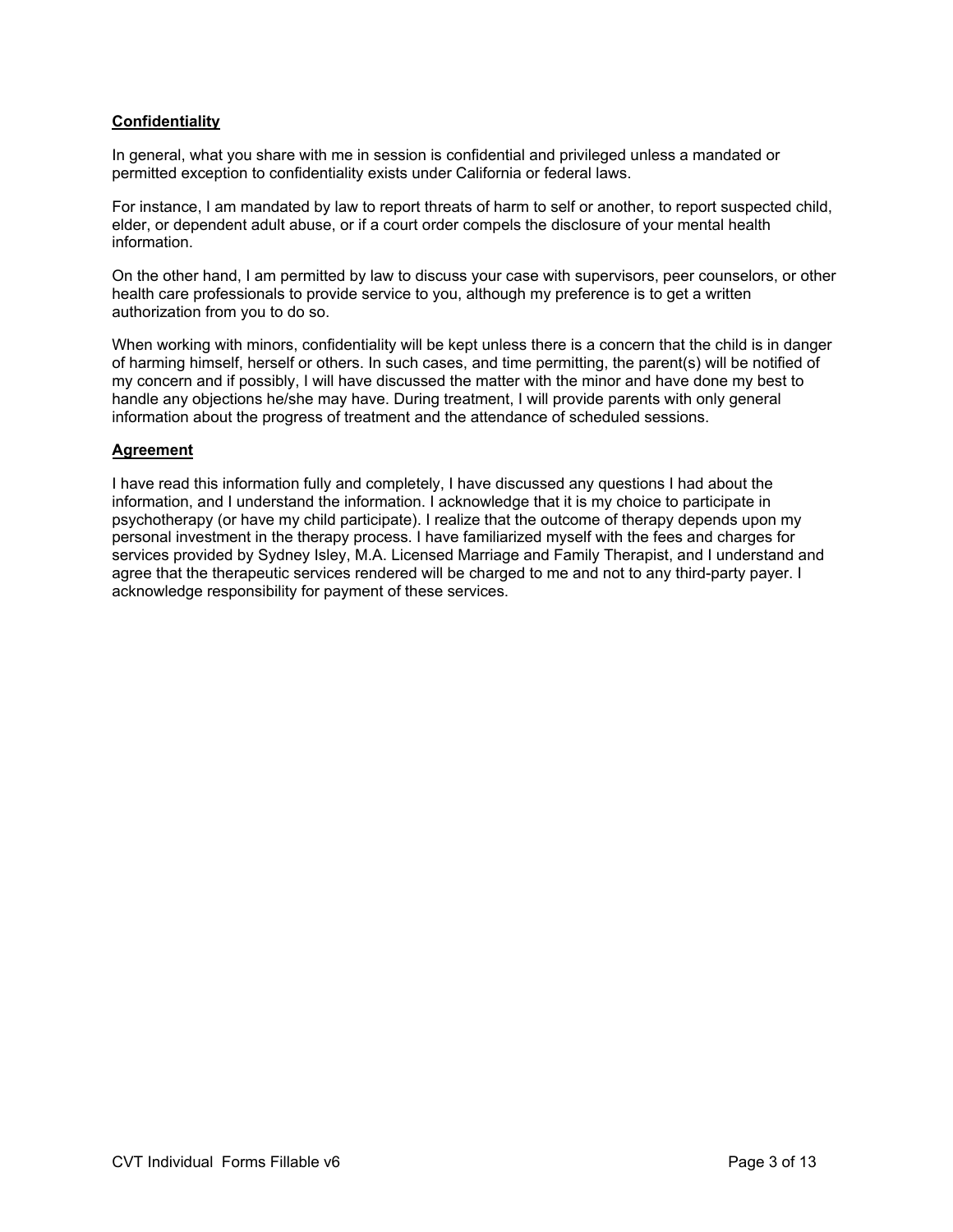# **Consent for Treatment and Limits of Liability Sydney Isley, M.A., LMFT #88861 DBA Chino Valley Therapist**

## **Limits of Services and Assumption of Risks**:

Therapy sessions carry both benefits and risks. Therapy sessions can significantly reduce the amount of distress someone is feeling, improve relationships, and/or resolve other specific issues. However, these improvements and any "cures" cannot be guaranteed for any condition due to the many variables that affect these therapy sessions. Experiencing uncomfortable feelings, discussing unpleasant situations and/or aspects of your life are considered risks of therapy sessions.

#### **Limits of Confidentiality**:

What you discuss during your therapy session is kept confidential. No contents of the therapy sessions, whether verbal or written may be shared with another party without your written consent or the written consent of your legal guardian. The following is a list of exceptions:

#### **Duty to Warn and Protect**

If you disclose a plan or threat to harm yourself, the therapist must attempt to notify your family and notify legal authorities. In addition, if you disclose a plan to harm another person, the therapist is

required to warn the possible victim and notify legal authorities, if the victim is reasonably identifiable. However, if you disclose a plan to harm another person, the therapist is required to notify legal authorities if the victim is foreseeable.

#### **Abuse of Children and Vulnerable Adults**

If you disclose, or it is suspected, that there is abuse or harmful neglect of children or vulnerable adults (i.e., the elderly, disabled/incompetent), the therapist must report this information to the appropriate state agency and/or legal authorities.

## **Prenatal Exposure to Controlled Substances**

Therapists must report any admitted prenatal exposure to controlled substances that could be harmful to the mother or the child.

#### **Minors/Guardianship**

Parents or legal guardians of non-emancipated minor clients have the right to access the clients' records.

#### **Insurance Providers**

Insurance companies and other third-party payers are given information that they request regarding services to the clients. The type of information that may be requested includes types of service, dates/times of service, diagnosis, treatment plan, description of impairment, progress of therapy, case notes, summaries, etc.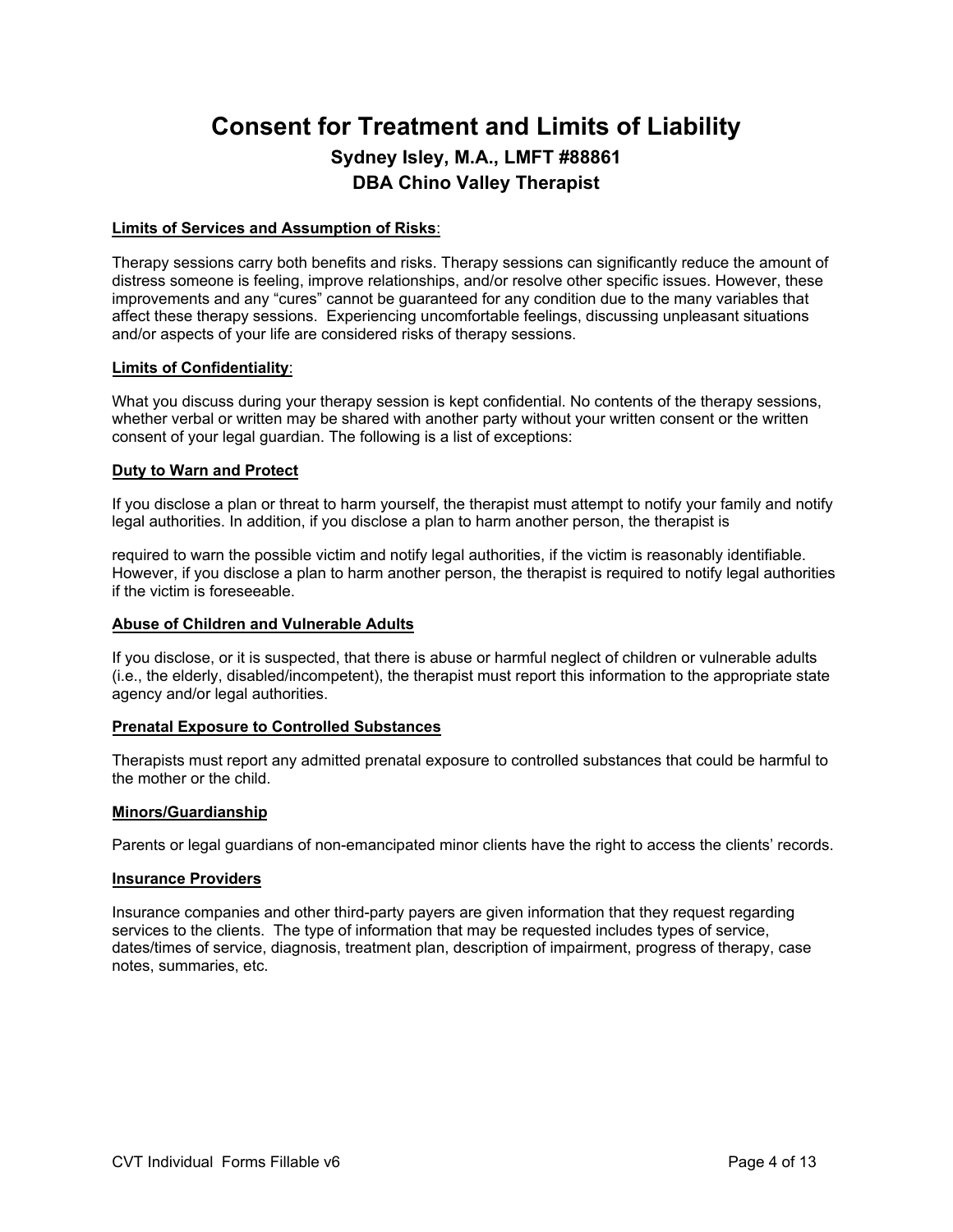# **Agreement**

I agree to the above assumption of risk and limits of confidentiality and understand their meanings and ramifications.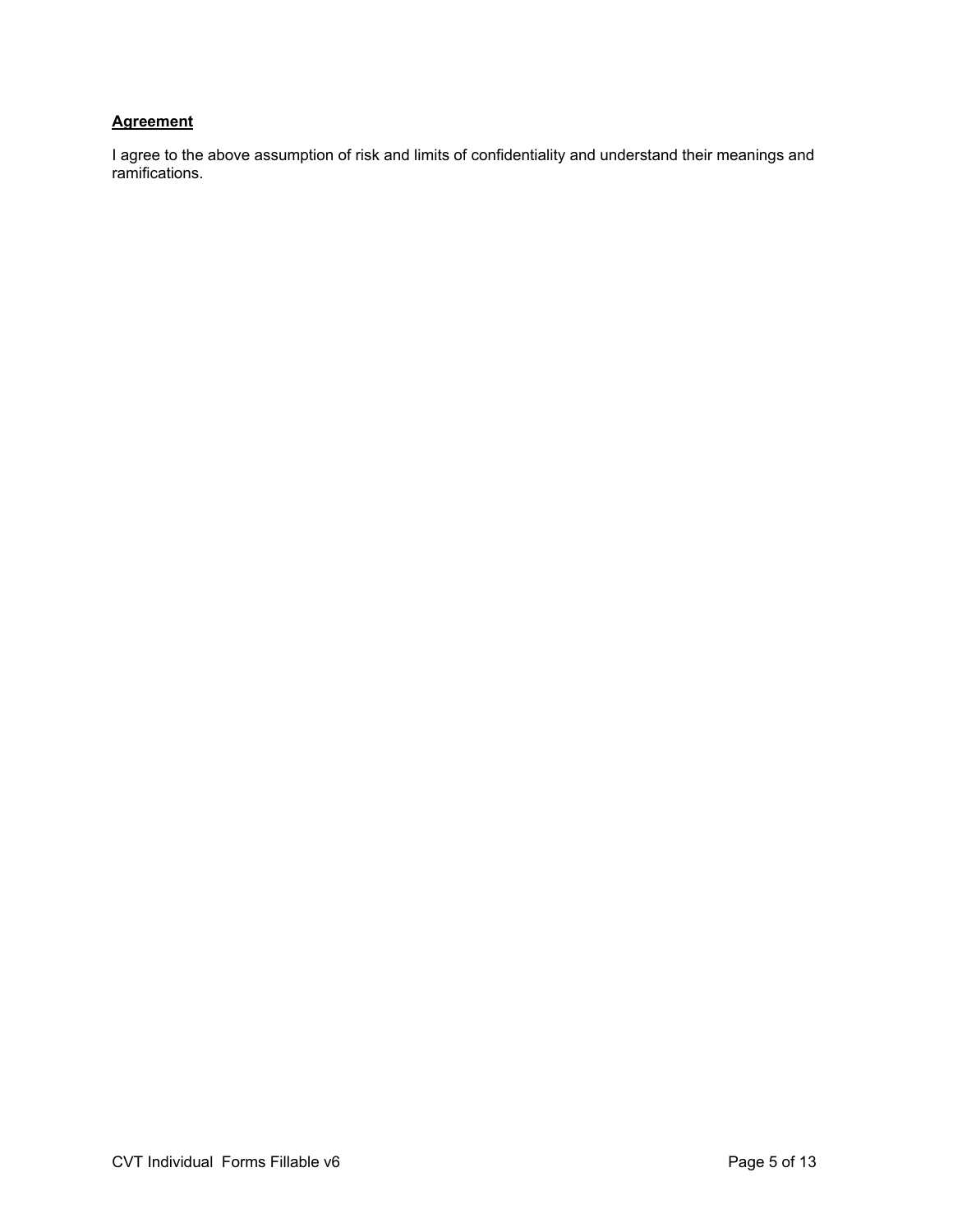# **Cancellation Policy Sydney Isley, M.A., LMFT #88861 DBA Chino Valley Therapist**

If you are unable to attend an appointment, I request that you provide at least 24 hours advanced notice to our office. Since I am unable to use this time for another client, please note that you will be billed for the entire cost of your scheduled appointment if it is not timely cancelled, unless such cancellation is due to illness or an emergency. In that case, if I am able to place you in another spot in that same calendar week, no cancellation fee will be assessed. For cancellations made with less than 24-hour notice (unless due to illness or an emergency) or a scheduled appointment that is completely missed, you will be charged in full on your next visit to my office. I appreciate your help in keeping the office schedule running timely and efficiently.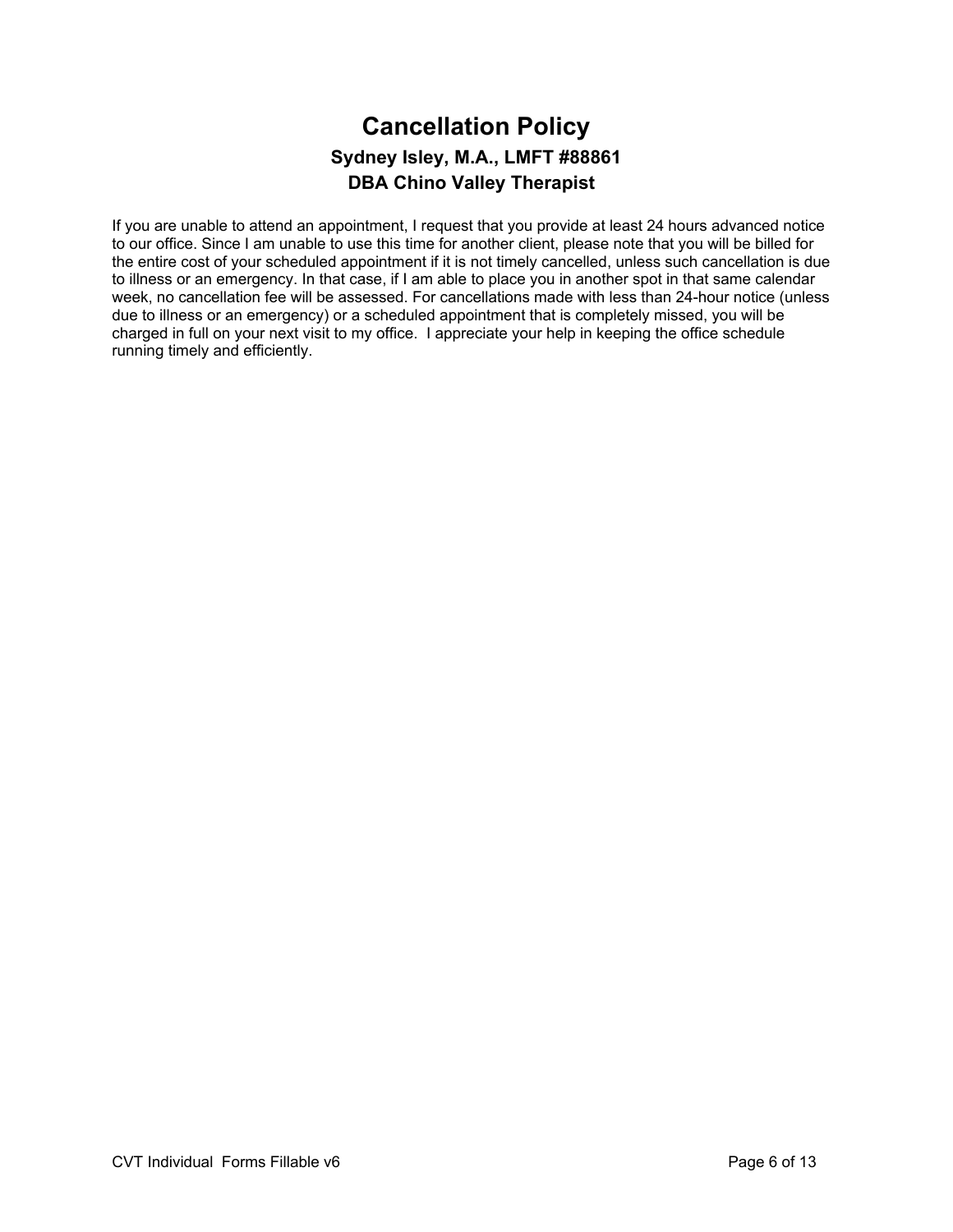# **Client Email/Texting Informed Consent Form Sydney Isley, M.A., LMFT #88861 DBA Chino Valley Therapist**

# **Risks of Using Email/Texting**

The transmission of client information by email and/or texting has a number of risks that clients should consider prior to the use of email and/or texting. These include, but are not limited to, the following risks:

- 1. Email and texts can be circulated, forwarded, stored electronically and on paper, and broadcast to unintended recipients.
- 2. Email and text senders can easily misaddress an email or text and send the information to an undesired recipient.
- 3. Backup copies of emails and texts may exist even after the sender and/or the recipient has deleted his or her copy.
- 4. Employers and on-line services have a right to inspect emails sent through their company systems.
- 5. Emails and texts can be intercepted, altered, forwarded or used without authorization or detection.
- 6. Email and texts can be used as evidence in court.
- 7. Emails and texts may not be secure and therefore it is possible that the confidentiality of such communications may be breached by a third party.

# **Conditions for the Use of Email and Texts**

Therapist cannot guarantee but will use reasonable means to maintain security and confidentiality of email and text information sent and received. Therapist is not liable for improper disclosure of confidential information that is not caused by Therapist's intentional misconduct. Clients/Parent's/Legal Guardians must acknowledge and consent to the following conditions:

- 1. Email and texting are not appropriate for urgent or emergency situations. Provider cannot guarantee that any email and/or text will be read and responded to within any particular period of time.
- 2. Email and texts should be concise. The client/parent/legal guardian should call and/or schedule an appointment to discuss complex and/or sensitive situations.
- 3. All email will usually be printed and filed into the client's medical record. Texts may be printed and filed as well.
- 4. Provider will not forward client's/parent's/legal guardian's identifiable emails and/or texts without the client's/parent's/legal guardian's written consent, except as authorized by law.
- 5. Clients/parents/legal guardians should not use email or texts for communication of sensitive medical information.
- 6. Provider is not liable for breaches of confidentiality caused by the client or any third party.
- 7. It is the client's/parent's/legal guardian's responsibility to follow up and/or schedule an appointment if warranted.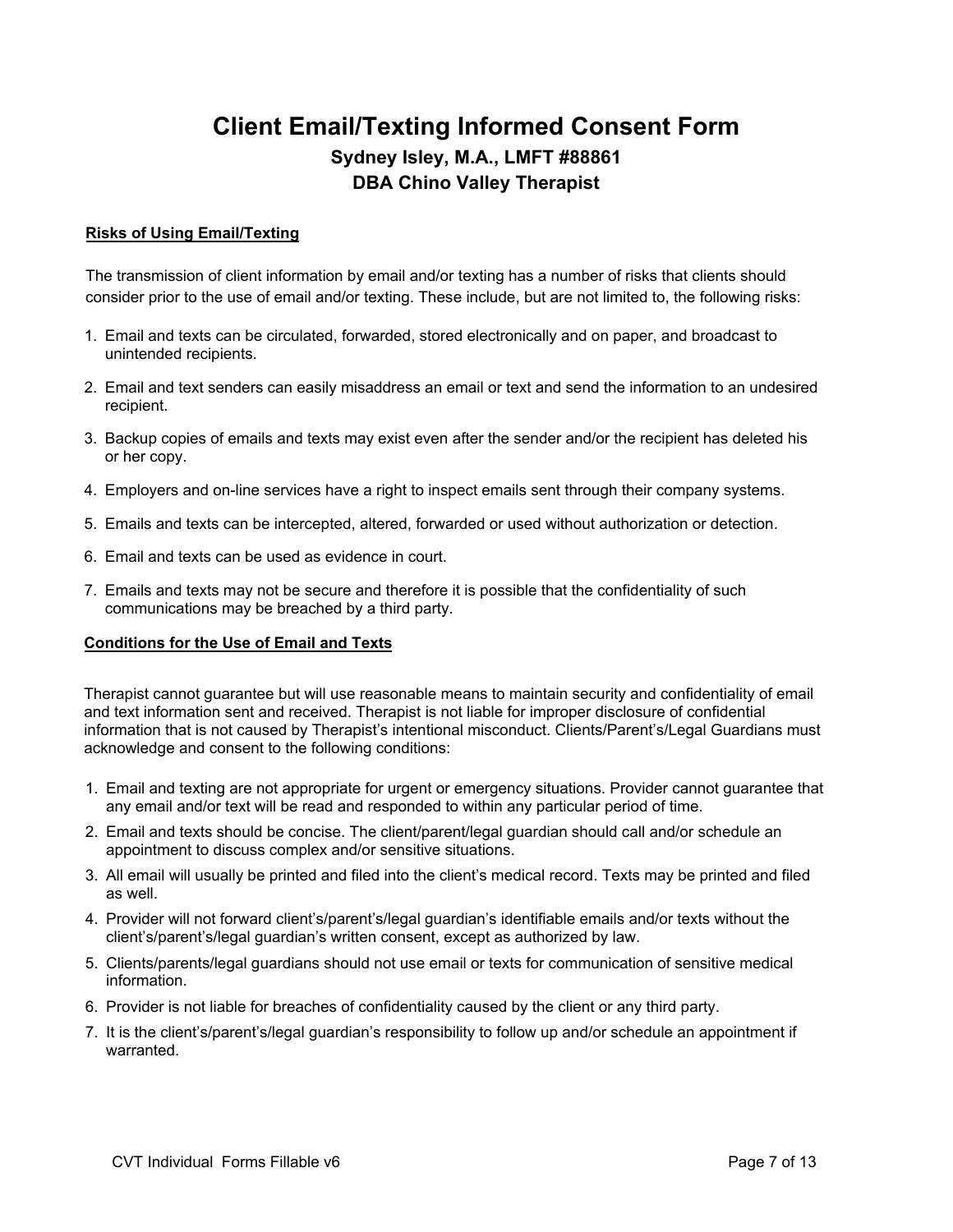# **Client Acknowledgement and Agreement**

I acknowledge that I have read and fully understand this consent form. I understand the risks associated with the communication of email and/or texts between my therapist and me, and consent to the conditions and instructions outlined, as well as any other instructions that my Therapist may impose to communicate with me by email or text.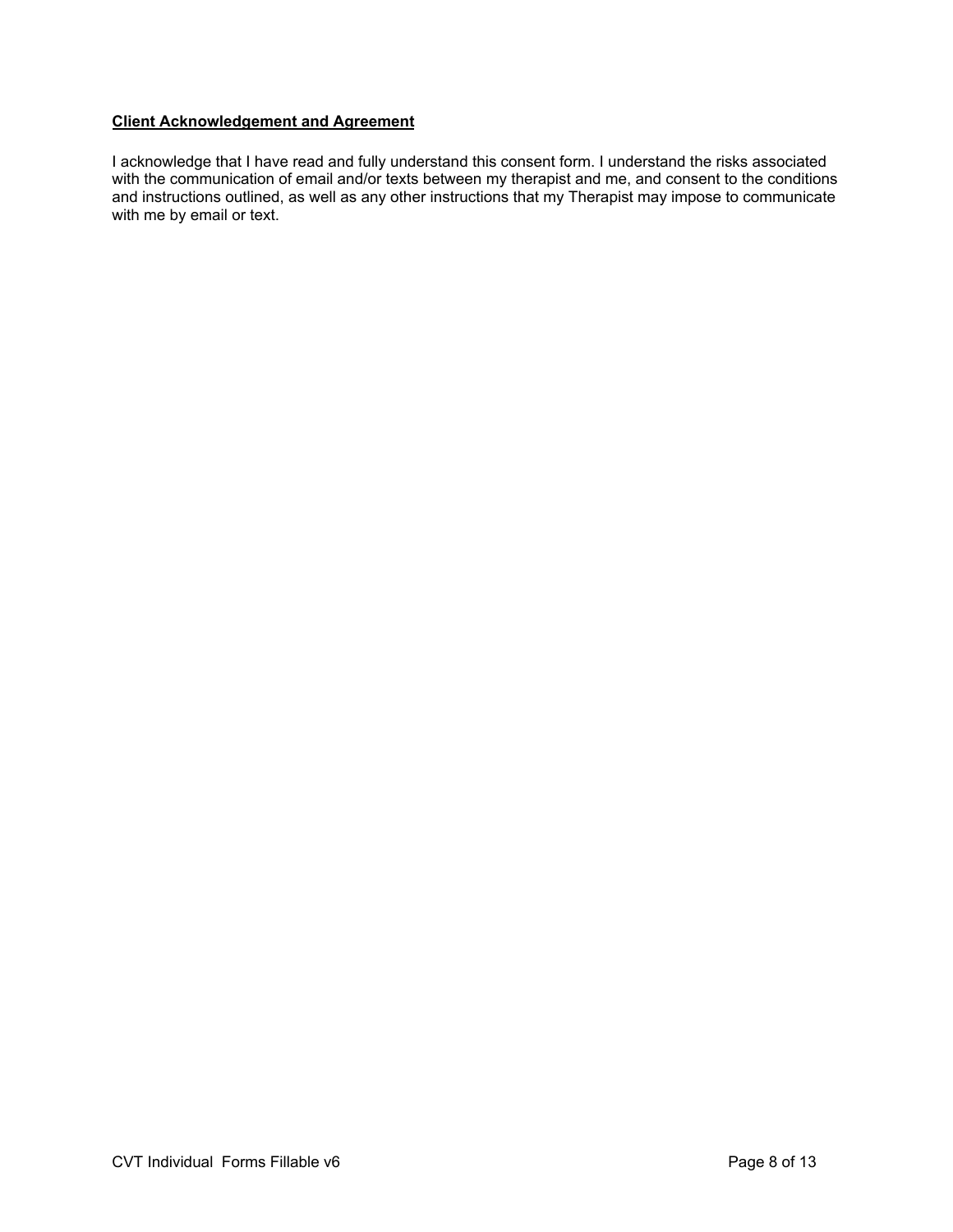# **COVID-19 Informed Consent Sydney Isley, M.A., LMFT #88861 DBA Chino Valley Therapist**

You are not required to receive psychotherapy in person. By coming to the office, you assume the risk of exposure to COVID-19 (or any other health risk). If you are concerned about possible risks to your health, consult with your physician before attending in person meetings.

I will respect your decision should you at any time choose to return to Telehealth services. If at any time it becomes unsafe due to a resurgence of COVID-19 or other health reason, I may require we resume Telehealth sessions. If I determine a return to Telehealth services is necessary, I will attempt to share that decision with you as soon as practicable.

By receiving services in person, you will be mindful of the risks to yourself, your therapist, and your family members. I request the following from you:

- 1. You will only attend in person sessions if you are free of COVID-19 symptoms. I am happy to provide you with Telehealth services if you are feeling unwell.
- 2. You will adhere to the public health orders addressing requirements for facial coverings and social distancing to the extent they exist.
- 3. You will wash your hands and/or use hand sanitizer prior to entering my office.
- 4. If you touch your face during session, it is recommended that you immediately wash or sanitize your hands.
- 5. If you are working in a job that exposes you to individuals who may be infected, I request that you please let me know. I do not recommend attending in person sessions if you are exposed to anyone who may be infected with COVID-19.
- 6. If you or a member of your immediate household tests positive for COVID-19, you should not attend in person sessions. You agree that if this is the case, you will inform me (and my staff) immediately so that we may resume Telehealth sessions.

There are certain circumstances under which I may be required to notify health authorities that you have been in the office. This typically would only occur if someone who had been seen in my office were to test positive for COVID-19. If this situation arises, and in accordance with applicable privacy laws, I will provide the minimum information necessary for the health authorities to perform their duties.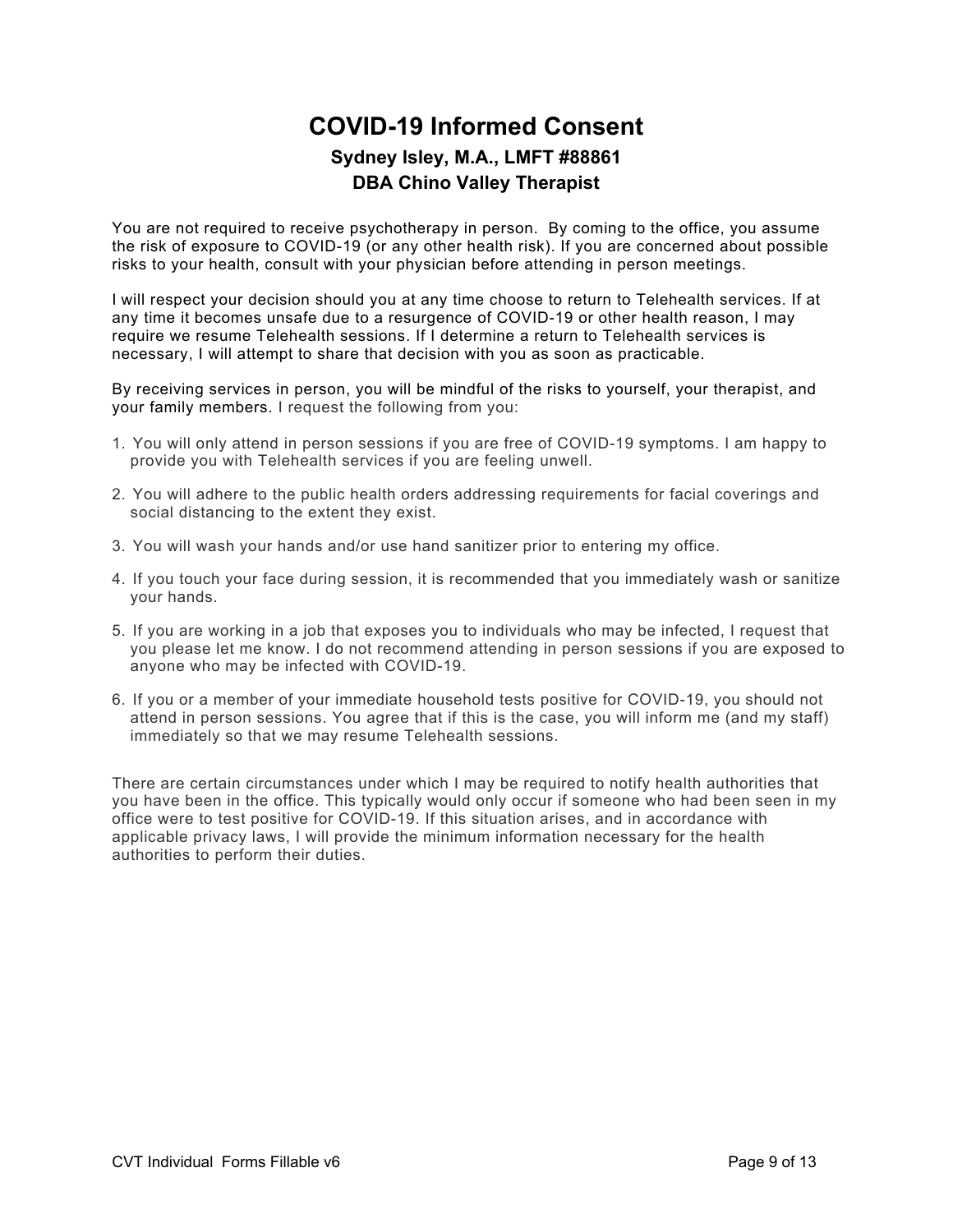# **Telehealth Consent Sydney Isley, M.A., LMFT #88861 DBA Chino Valley Therapist**

# **Telehealth/Online Therapy**

California law recognizes Telehealth as an acceptable format for the delivery of health care and behavioral health services. In California, "Telehealth" is defined as a method to deliver health care services using information and communication technologies to facilitate consultation, diagnosis, treatment and care management while the patient and provider are at two different locations.

Telehealth offers clients increased flexibility when an in-person appointment is not possible. Therapy is conducted using a secure HIPAA-compliant audio/video platform. You will need access to a computer with audio/video capabilities and a reliable internet connection. It is required that you conduct your Telehealth sessions from a private and secure location. It is understood that when communicating by internet or other electronic means, disruptions in service or other technical difficulties can occur from time to time. If this occurs during the course of our session, please contact me at **(909) 907-4236**.

My cancelation policy remains the same for online sessions: a 24-hour notice is required with full fee due for missed appointments. I will maintain a credit or debit card on file for any fees associated with treatment (i.e. copays, missed sessions, or session fees) unless we agree upon different arrangements.

## **Privacy and Confidentiality Considerations**

Although the internet provides the appearance of anonymity and privacy in counseling, privacy is more of an issue online than in face-to-face sessions. The client is responsible for understanding the potential risks of confidentiality being breached through unencrypted email, lack of password protection, or leaving information on a public access computer in a library or internet café. Confidentiality could be breached in transit by hackers or internet service providers or at either end by others with access to the client's account or computer. Clients accessing the internet from public locations should consider the visibility of their screen to people around them. The client is responsible for securing their own computer hardware, internet access, physical location, email, and passwords. Please use additional safeguards such as creating secure passwords, maintaining a high level of security on your wireless internet and closing all windows/programs associated with the online session. The client should be aware of the proximity of others and understand the possibility exists that our conversations may be overheard. Take steps to ensure your physical privacy when in session. Please keep in mind that, just as in face-to-face counseling, privileged communication does not apply when someone else is in the room. The counselor has a right to privacy. Recording any portion of the sessions and/or posting any portion of the sessions on internet platforms such but not limited to Instagram, Facebook or YouTube is strictly forbidden.

## **Lack of Non-verbal Cues and Asynchronous Communication**

Misunderstandings are possible with online communication due to restricted non-verbal cues and asynchronous communication (or "lag time" between responses). Be patient with the online therapy process and be sure to clarify information if you think I have not fully understood you. Please also be patient with me as I periodically ask for clarification due to these circumstances.

## **Additional Limitations**

There is a chance that your insurance company may not cover this format of treatment. In this case, the fee for service lies solely on the client. Online therapy is not a substitute for medication under the care of a psychiatrist or doctor. Online therapy is not appropriate for all clients. When should I seek traditional mental health treatment rather than online therapy?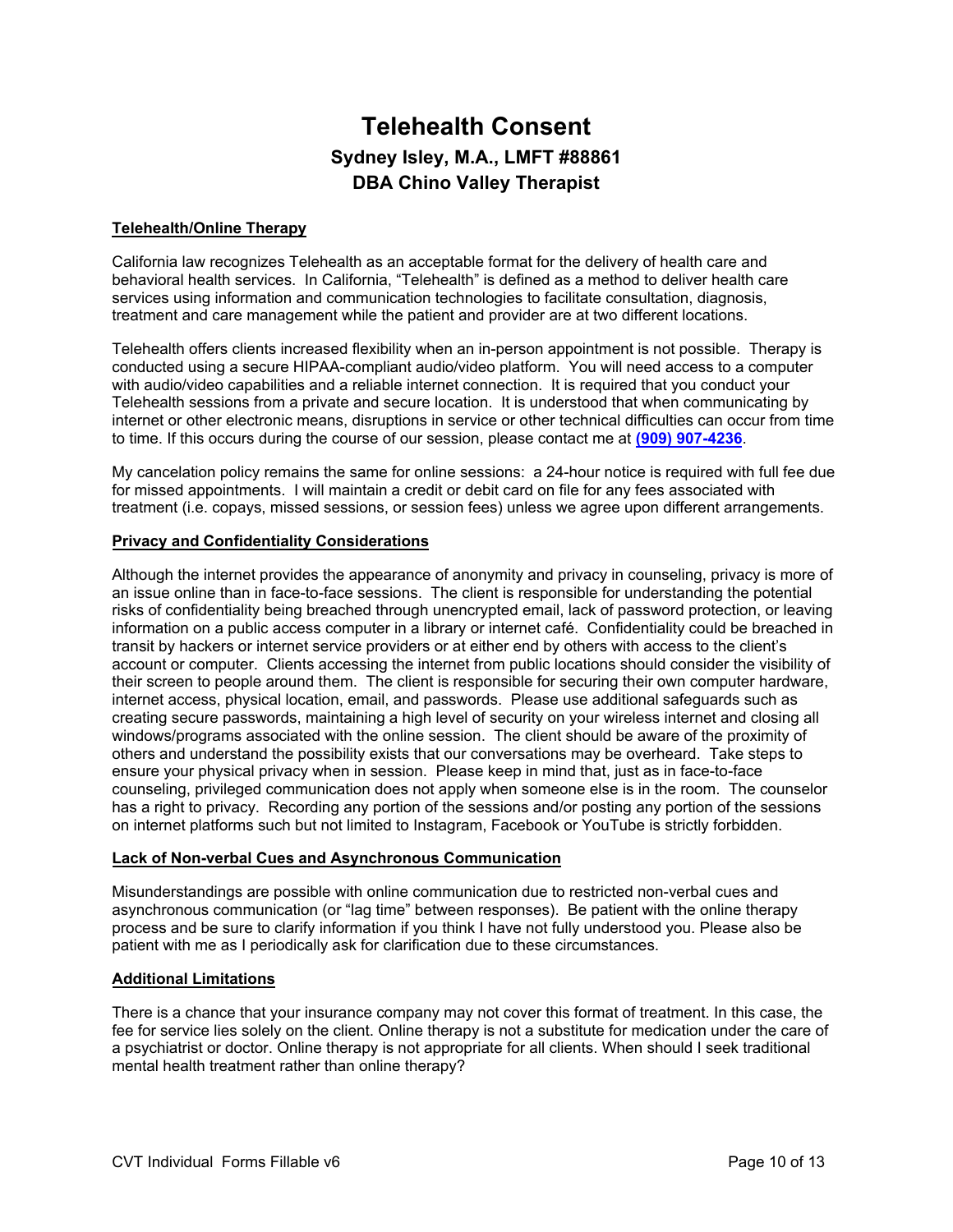- 1. If you are having thoughts of harming yourself (e.g. suicidal thoughts) or harming someone else (e.g. violent thoughts towards others) or psychotic symptoms, **please call 911, 1-800-273-TALK (National Suicide Prevention Lifeline), or a local hospital emergency room. A list of area hospitals is provided at the end of this document.**
- 2. If you are in an abusive or violent relationship.
- 3. If you have been seriously depressed.
- 4. If you have serious substance use dependence.

# **Acknowledgement and Acceptance**

I understand and agree that:

- 1. I give my consent to engage in Telehealth with Sydney Isley, LMFT, as a part of my psychotherapy.
- 2. I understand that Telehealth includes the practice of health care consultation, diagnosis, delivery, diagnosis, treatment, transfer of medical data, and education using interactive audio, video, or data communications.
- 3. I have read and understand the privacy risks and limitations of Telehealth stated above.
- 4. I understand that there are other risks and consequences from Telehealth, including, but not limited to, the possibility, despite reasonable efforts on the part of my psychotherapist, that:
	- a. the transmission of my medical information could be disrupted or distorted by technical failures
	- b. the transmission of my medical information could be interrupted or intercepted by unauthorized persons
	- c. my medical information could be overheard by other persons in my local vicinity or environment
- 5. I understand that I have the following rights with respect to Telehealth:
	- a. I have the right to withhold or withdraw consent at any time without affecting my right to future care or treatment or risking the loss or withdrawal of any benefits to which I would otherwise be entitled.
	- b. The laws that protect the confidentiality of my medical information also apply to Telehealth. As such, I understand that the information disclosed by me during the course of my therapy is generally confidential. However, there are both mandatory and permissive exceptions to confidentiality, including, but not limited to reporting child, elder, and dependent adult abuse; expressed threats of violence towards an ascertainable victim; and where I make my mental or emotional state an issue in a legal proceeding.
- 6. Telehealth is not a substitute for medication under the care of a psychiatrist or doctor.
- 7. Telehealth is not appropriate if I am experiencing a crisis or having suicidal or homicidal thoughts. In case of emergency situations, I will contact the resources listed here.
- 8. I understand that I may benefit from telemedicine, but that results cannot be guaranteed or assured.
- 9. I understand that I have a right to access my medical information and copies of medical records in accordance with California law.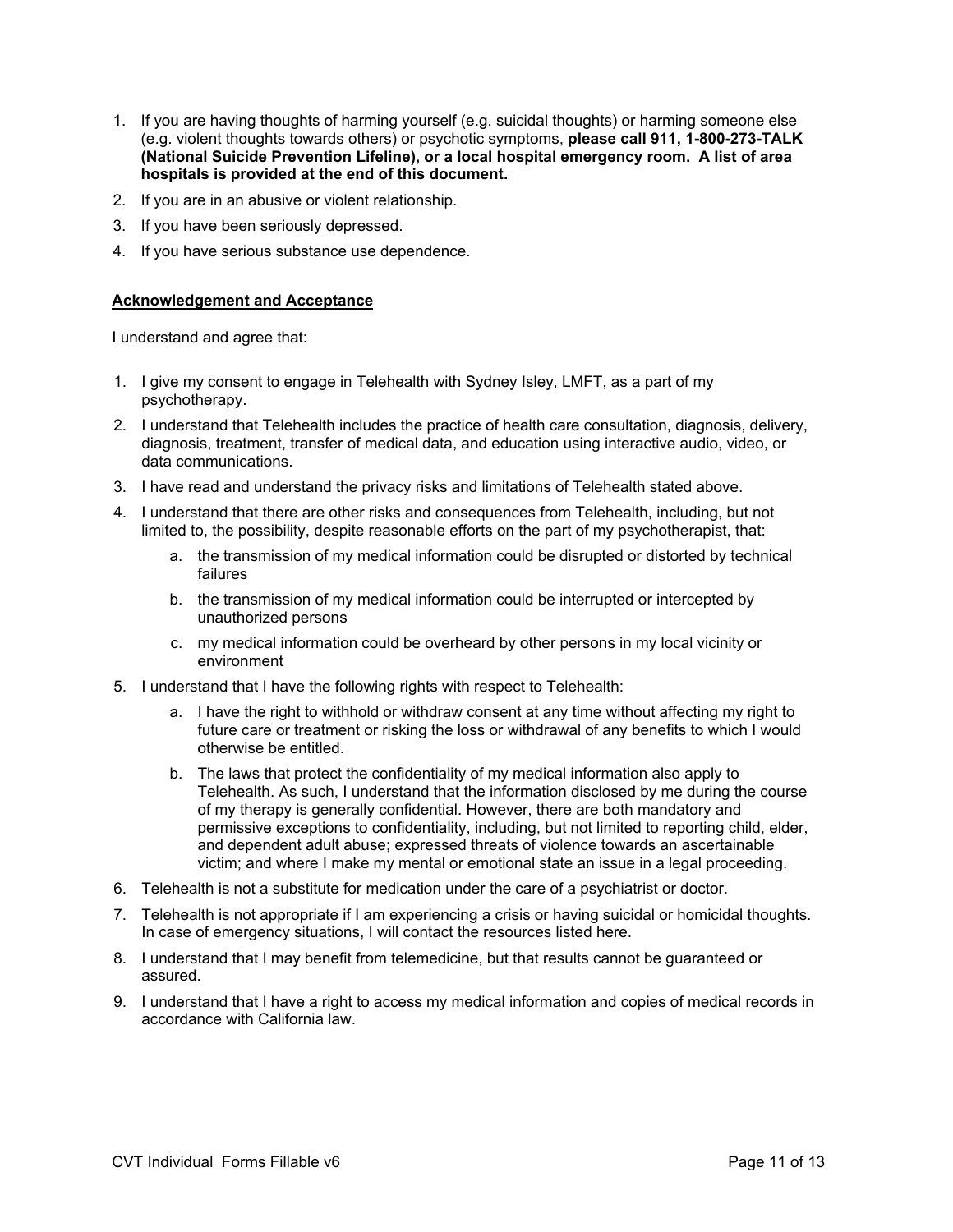# **Emergency Contacts**

If you have an emergency, feel suicidal or homicidal please:

- **1. Call 911**
- **2. Call 1-800-273-TALK (National Suicide Prevention Lifeline)**
- **3. Go to the nearest Hospital Emergency Room**

# **Emergency Psychological Services**

*Canyon Ridge Hospital* 5353 G. Street, Chino CA. 91710 **909-590-3700**

*Aurora Charter Oak* 

1161 E. Covina Blvd Covina, CA 91724 **626-966-1632**

# **Emergency Room Locations**

# *Pomona Valley Hospital*

1798 North Garey Avenue Pomona, CA91767 **909-865-9500**

## *Chino Valley Medical Center*

5451 Walnut Ave Chino, CA 91710 **(909) 464-8600**

# *Montclair Hospital Medical Center*

5000 San Bernardino St Montclair, CA 91763 **(909) 625-5411**

# *San Antonio Regional Hospital*

999 San Bernardino Rd Upland, CA 91786 **(909) 985-2811**

*Aurora Charter Oak*  1161 E. Covina Blvd. Covina, CA 91724 **626-966-1632**

*San Dimas Community Hospital*  1350 W Covina Blvd San Dimas, CA 91773 **(909) 599-**6811

*Corona Regional Medical Center*  800 S Main St Corona, CA 92882 **(951) 737-4343**

# *Riverside Community Hospital*  4445 Magnolia Ave

Riverside, CA 92501 **(951) 788-3000**

# *Kaiser Permanente Ontario*

2295 S Vineyard Ave Ontario, CA 91761 **(833) 574-2273**